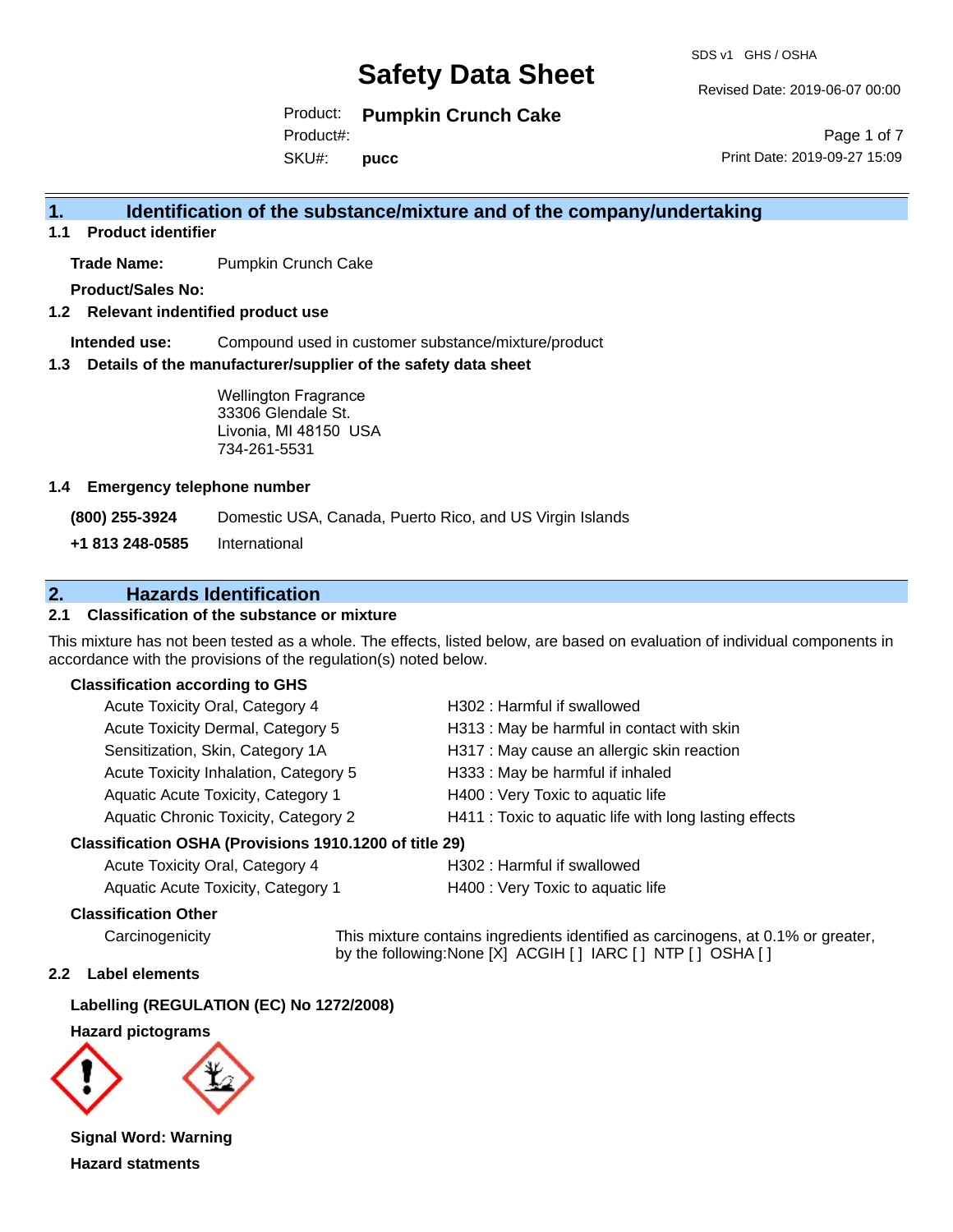#### SDS v1 GHS / OSHA

# **Safety Data Sheet**

Revised Date: 2019-06-07 00:00

Print Date: 2019-09-27 15:09

Page 2 of 7

Product: **Pumpkin Crunch Cake**  SKU#: Product#: **pucc**

| H302                            | Harmful if swallowed                                                                     |
|---------------------------------|------------------------------------------------------------------------------------------|
| H313                            | May be harmful in contact with skin                                                      |
| H317                            | May cause an allergic skin reaction                                                      |
| H333                            | May be harmful if inhaled                                                                |
| H400                            | Very Toxic to aquatic life                                                               |
| H411                            | Toxic to aquatic life with long lasting effects                                          |
| <b>Precautionary Statements</b> |                                                                                          |
| <b>Prevention:</b>              |                                                                                          |
| P <sub>264</sub>                | Wash hands thoroughly after handling                                                     |
| P270                            | Do not eat, drink or smoke when using this product                                       |
| P272                            | Contaminated work clothing should not be allowed out of the workplace                    |
| P <sub>273</sub>                | Avoid release to the environment                                                         |
| Response:                       |                                                                                          |
| $P301 + P312 + P330$            | IF SWALLOWED: Call a POISON CENTER or doctor/physician if you feel unwell Rinse<br>mouth |
| $P302 + P352$                   | IF ON SKIN: Wash with soap and water                                                     |
| $P304 + P312$                   | IF INHALED: Call a POISON CENTER or doctor/physician if you feel unwell                  |
| $P333 + P313$                   | If skin irritation or a rash occurs: Get medical advice/attention                        |
| P363                            | Wash contaminated clothing before reuse                                                  |
| P391                            | <b>Collect Spillage</b>                                                                  |
|                                 |                                                                                          |

#### **2.3 Other Hazards**

**no data available**

## **3. Composition/Information on Ingredients**

### **3.1 Mixtures**

This product is a complex mixture of ingredients, which contains among others the following substance(s), presenting a health or environmental hazard within the meaning of the UN Globally Harmonized System of Classification and Labeling of Chemicals (GHS):

| CAS#<br>Ingredient     | EC#                            | Conc.<br>Range | <b>GHS Classification</b>    |
|------------------------|--------------------------------|----------------|------------------------------|
| 120-51-4               | 204-402-9                      | $50 - 60 %$    | H302; H313; H400; H411       |
| <b>Benzyl Benzoate</b> |                                |                |                              |
| 101-39-3               | 202-938-8                      | $10 - 20%$     | H303; H317; H401             |
|                        | alpha-Methylcinnamaldehyde     |                |                              |
| 121-32-4               | 204-464-7                      | $5 - 10 \%$    | H303: H320: H402             |
|                        | 3-Ethoxy-4-hydroxybenzaldehyde |                |                              |
| $91 - 64 - 5$          | 202-086-7                      | $5 - 10 \%$    | H302; H317; H402             |
| Coumarin               |                                |                |                              |
| $121 - 33 - 5$         | 204-465-2                      | $2 - 5%$       | H303; H319                   |
| vanillin               |                                |                |                              |
| $97 - 53 - 0$          | 202-589-1                      | $2 - 5\%$      | H303; H316; H317; H319; H401 |
| Eugenol                |                                |                |                              |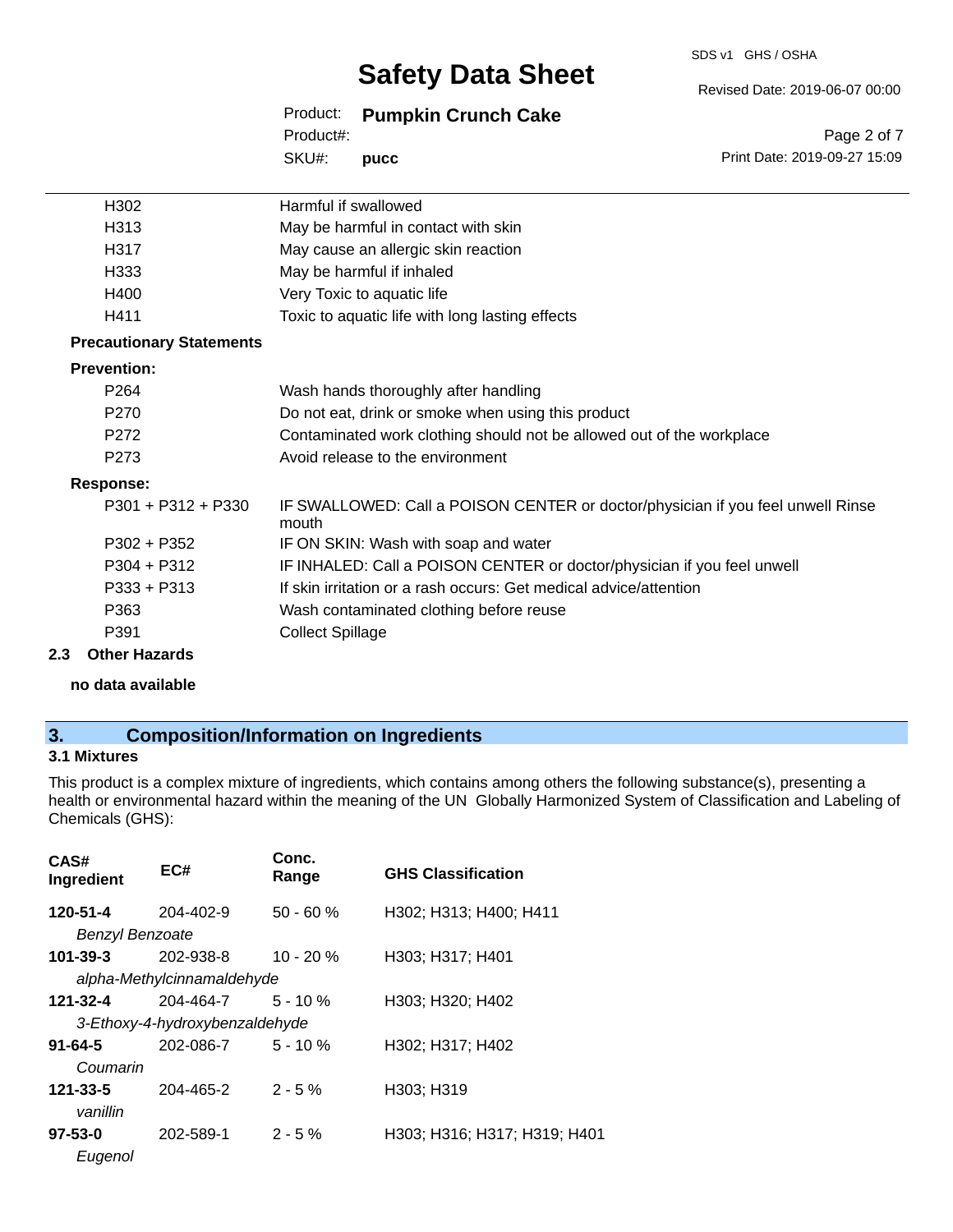SDS v1 GHS / OSHA

Revised Date: 2019-06-07 00:00

Product: **Pumpkin Crunch Cake** 

Product#:

SKU#: **pucc**

Page 3 of 7 Print Date: 2019-09-27 15:09

| CAS#<br>Ingredient                                                            | EC#                                                      | Conc.<br>Range | <b>GHS Classification</b>          |  |  |
|-------------------------------------------------------------------------------|----------------------------------------------------------|----------------|------------------------------------|--|--|
| 104-55-2<br>Cinnamal                                                          | 203-213-9                                                | $1 - 2\%$      | H303; H312; H315; H317; H319; H401 |  |  |
| H303; H402; H412<br>204-602-6<br>$123 - 11 - 5$<br>$1 - 2 \%$<br>Anisaldehyde |                                                          |                |                                    |  |  |
|                                                                               | See Section 16 for full text of GHS classification codes |                |                                    |  |  |
|                                                                               |                                                          |                |                                    |  |  |

See Section 16 for full text of GHS classification codes which where not shown in section 2

Total Hydrocarbon Content (%  $w/w$ ) = 1.18

| $\overline{4}$ .<br><b>First Aid Measures</b>                                  |                                                                                                               |  |  |
|--------------------------------------------------------------------------------|---------------------------------------------------------------------------------------------------------------|--|--|
| <b>Description of first aid measures</b><br>4.1                                |                                                                                                               |  |  |
| Inhalation:                                                                    | Remove from exposure site to fresh air and keep at rest.<br>Obtain medical advice.                            |  |  |
| Eye Exposure:                                                                  | Flush immediately with water for at least 15 minutes.<br>Contact physician if symptoms persist.               |  |  |
| <b>Skin Exposure:</b>                                                          | Remove contaminated clothes. Wash thoroughly with water (and soap).<br>Contact physician if symptoms persist. |  |  |
| Ingestion:                                                                     | Rinse mouth with water and obtain medical advice.                                                             |  |  |
| 4.2 Most important symptoms and effects, both acute and delayed                |                                                                                                               |  |  |
| Symptoms:                                                                      | no data available                                                                                             |  |  |
| Risks:                                                                         | Refer to Section 2.2 "Hazard Statements"                                                                      |  |  |
| 4.3 Indication of any immediate medical attention and special treatment needed |                                                                                                               |  |  |
| Treatment:<br>Refer to Section 2.2 "Response"                                  |                                                                                                               |  |  |
| 5.<br><b>Fire-Fighting measures</b>                                            |                                                                                                               |  |  |
| <b>Extinguishing media</b><br>5.1                                              |                                                                                                               |  |  |
| Suitable:                                                                      | Carbon dioxide (CO2), Dry chemical, Foam                                                                      |  |  |
| <b>Unsuitable</b>                                                              | Do not use a direct water jet on burning material                                                             |  |  |
| 5.2 Special hazards arising from the substance or mixture                      |                                                                                                               |  |  |
| During fire fighting:<br>5.3 Advice for firefighters                           | Water may be ineffective                                                                                      |  |  |
| <b>Further information:</b>                                                    | Standard procedure for chemical fires                                                                         |  |  |
|                                                                                |                                                                                                               |  |  |

# **6. Calcularial Release Measures**<br>**6.1** Personal precautions, protective equipment

### **6.1 Personal precautions, protective equipment and emergency procedures**

Avoid inhalation and contact with skin and eyes. A self-contained breathing apparatus is recommended in case of a major spill.

#### **6.2 Environmental precautions**

Keep away from drains, soil, and surface and groundwater.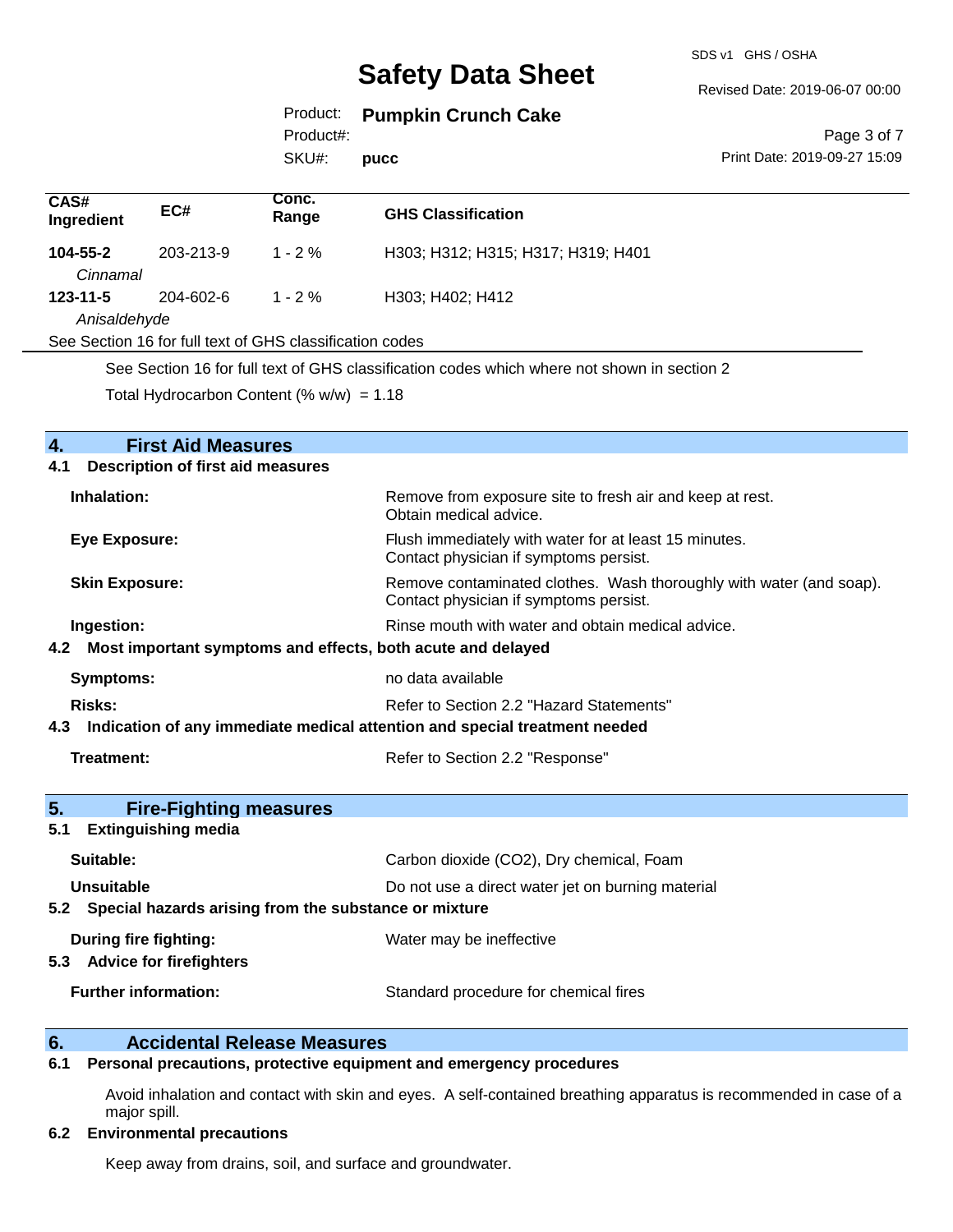SDS v1 GHS / OSHA

Revised Date: 2019-06-07 00:00

#### Product: **Pumpkin Crunch Cake**

SKU#: Product#: **pucc**

Page 4 of 7 Print Date: 2019-09-27 15:09

#### **6.3 Methods and materials for containment and cleaning up**

Clean up spillage promptly. Remove ignition sources. Provide adequate ventilation. Avoid excessive inhalation of vapors. Gross spillages should be contained by use of sand or inert powder and disposed of according to the local regulations.

#### **6.4 Reference to other sections**

Not Applicable

### **7. Handling and Storage**

#### **7.1 Precautions for safe handling**

Apply according to good manufacturing and industrial hygiene practices with proper ventilation. Do not drink, eat or smoke while handling. Respect good personal hygiene.

#### **7.2 Conditions for safe storage, including any incompatibilities**

Store in a cool, dry and ventilated area away from heat sources and protected from light in tightly closed original container. Avoid uncoated metal container. Keep air contact to a minimum.

#### **7.3 Specific end uses**

No information available

#### **8. Exposure Controls/Personal Protection**

#### **8.1 Control parameters**

**Exposure Limits:** Contains no substances with occupational exposure limit values.

**Engineering Controls:** Use local exhaust as needed.

**8.2 Exposure controls - Personal protective equipment**

**Eye protection:** Tightly sealed goggles, face shield, or safety glasses with brow guards and side shields, etc. as may be appropriate for the exposure

**Respiratory protection:** Avoid excessive inhalation of concentrated vapors. Apply local ventilation where appropriate.

**Skin protection:** Avoid Skin contact. Use chemically resistant gloves as needed.

#### **9. Physical and Chemical Properties**

### **9.1 Information on basic physical and chemical properties**

| Appearance:                  | Liquid                 |
|------------------------------|------------------------|
| Odor:                        | Conforms to Standard   |
| Color:                       | Greenish Yellow (G3-4) |
| <b>Viscosity:</b>            | Liquid                 |
| <b>Freezing Point:</b>       | Not determined         |
| <b>Boiling Point:</b>        | Not determined         |
| <b>Melting Point:</b>        | Not determined         |
| <b>Flashpoint (CCCFP):</b>   | >200 F (93.33 C)       |
| <b>Auto flammability:</b>    | Not determined         |
| <b>Explosive Properties:</b> | None Expected          |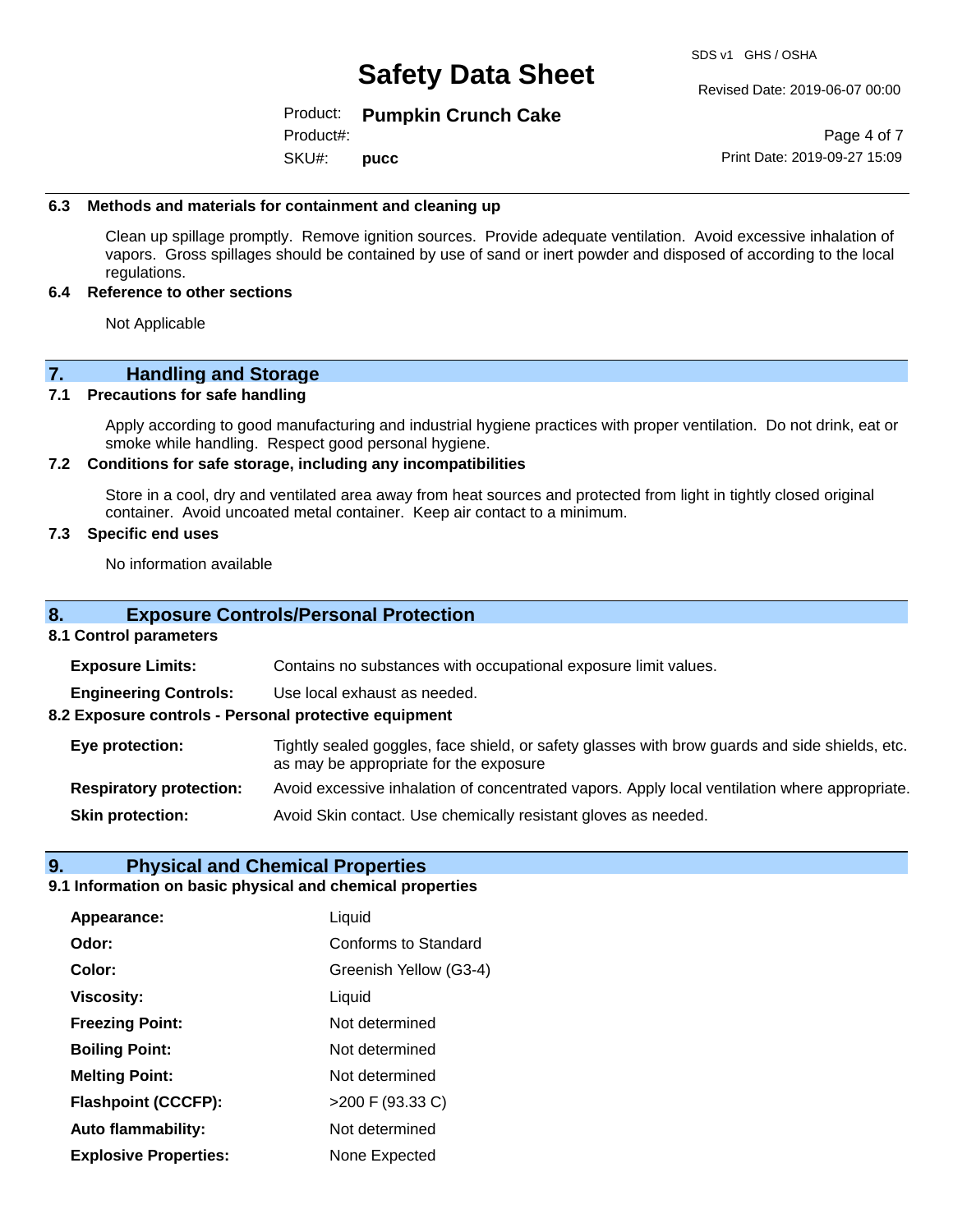#### Revised Date: 2019-06-07 00:00

# Product: **Pumpkin Crunch Cake**

SKU#: Product#: **pucc**

Page 5 of 7 Print Date: 2019-09-27 15:09

| <b>Oxidizing properties:</b> | None Expected |
|------------------------------|---------------|
| Vapor Pressure (mmHg@20 C):  | 0.0699        |
| %VOC:                        | 0.07          |
| Specific Gravity @ 25 C:     | 1.1075        |
| Density @ 25 C:              | 1.1045        |
| Refractive Index @ 20 C:     | 1.5730        |
| Soluble in:                  | Oil           |

# **10. Stability and Reactivity**

| 10.1 Reactivity                         | None                                               |
|-----------------------------------------|----------------------------------------------------|
| <b>10.2 Chemical stability</b>          | Stable                                             |
| 10.3 Possibility of hazardous reactions | None known                                         |
| 10.4 Conditions to avoid                | None known                                         |
| 10.5 Incompatible materials             | Strong oxidizing agents, strong acids, and alkalis |
| 10.6 Hazardous decomposition products   | None known                                         |

## **11. Toxicological Information**

### **11.1 Toxicological Effects**

Acute Toxicity Estimates (ATEs) based on the individual Ingredient Toxicity Data utilizing the "Additivity Formula"

| Acute toxicity - Oral - (Rat) mg/kg                | (LD50: 1534.1088) Harmful if swallowed                   |
|----------------------------------------------------|----------------------------------------------------------|
| Acute toxicity - Dermal - (Rabbit) mg/kg           | (LD50: 2186.6938) May be harmful in contact with skin    |
| Acute toxicity - Inhalation - (Rat) mg/L/4hr       | (LD50: 84.9197) May be harmful if inhaled                |
| <b>Skin corrosion / irritation</b>                 | May be harmful if inhaled                                |
| Serious eye damage / irritation                    | Not classified - the classification criteria are not met |
| <b>Respiratory sensitization</b>                   | Not classified - the classification criteria are not met |
| <b>Skin sensitization</b>                          | May cause an allergic skin reaction                      |
| <b>Germ cell mutagenicity</b>                      | Not classified - the classification criteria are not met |
| Carcinogenicity                                    | Not classified - the classification criteria are not met |
| <b>Reproductive toxicity</b>                       | Not classified - the classification criteria are not met |
| Specific target organ toxicity - single exposure   | Not classified - the classification criteria are not met |
| Specific target organ toxicity - repeated exposure | Not classified - the classification criteria are not met |
| <b>Aspiration hazard</b>                           | Not classified - the classification criteria are not met |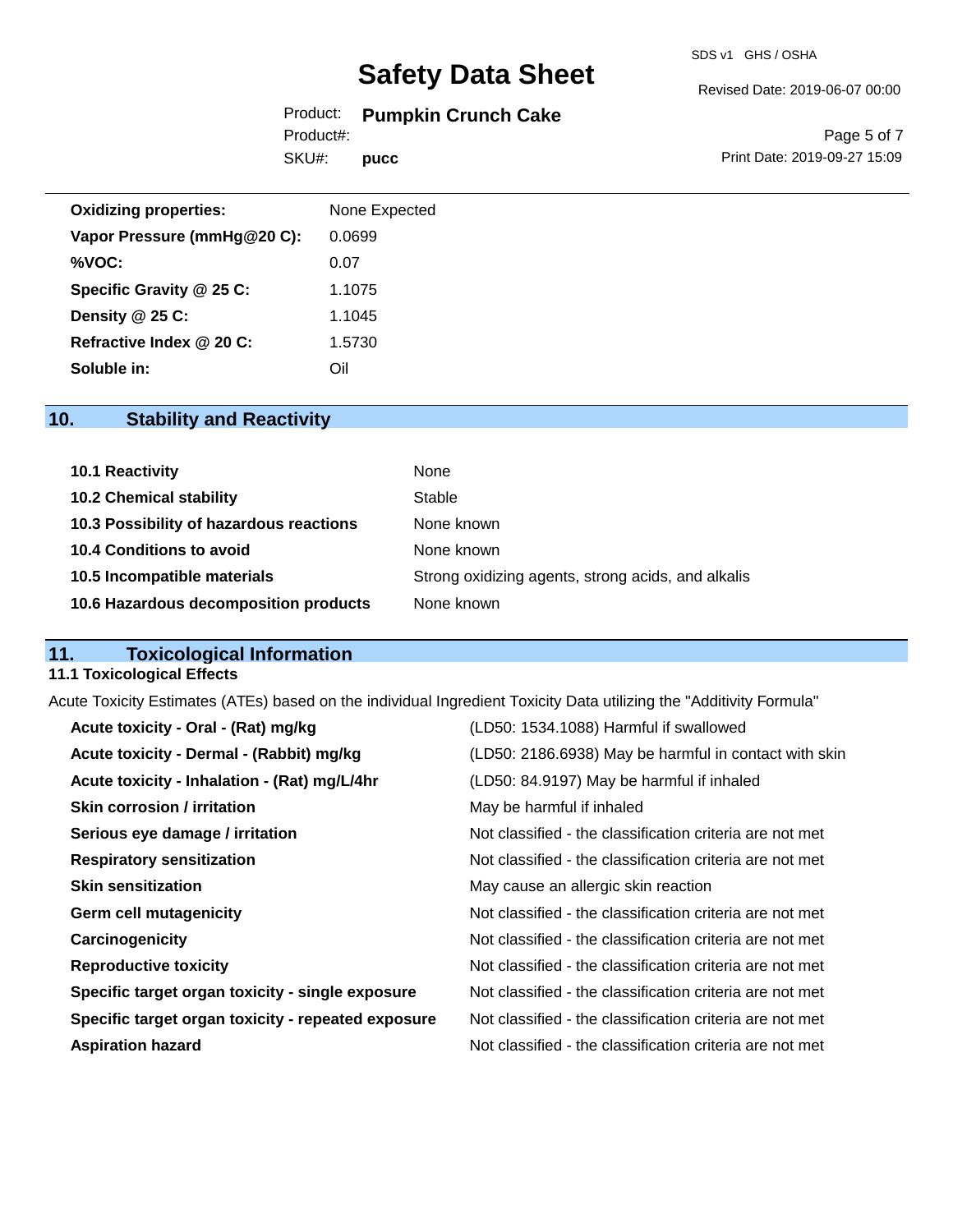SDS v1 GHS / OSHA

Revised Date: 2019-06-07 00:00

Product: **Pumpkin Crunch Cake**  Product#:

SKU#: **pucc**

Page 6 of 7 Print Date: 2019-09-27 15:09

| <b>Ecological Information</b><br><b>12.1 Toxicity</b> |  |  |  |  |
|-------------------------------------------------------|--|--|--|--|
| Very Toxic to aquatic life                            |  |  |  |  |
| Toxic to aquatic life with long lasting effects       |  |  |  |  |
| no data available                                     |  |  |  |  |
| no data available                                     |  |  |  |  |
| no data available                                     |  |  |  |  |
| no data available                                     |  |  |  |  |
| no data available                                     |  |  |  |  |
| no data available                                     |  |  |  |  |
|                                                       |  |  |  |  |

### **13. Disposal Conditions**

#### **13.1 Waste treatment methods**

Do not allow product to reach sewage systems. Dispose of in accordance with all local and national regulations. Send to a licensed waste management company.The product should not be allowed to enter drains, water courses or the soil. Do not contaminate ponds, waterways or ditches with chemical or used container.

## **14. Transport Information**

| <b>Marine Pollutant</b>                                       | Yes. Ingredient of greatest environmental impact:<br>120-51-4 : (50 - 60 %) : Benzyl Benzoate |                                     |                   |                 |               |
|---------------------------------------------------------------|-----------------------------------------------------------------------------------------------|-------------------------------------|-------------------|-----------------|---------------|
| <b>Regulator</b>                                              |                                                                                               | <b>Class</b>                        | <b>Pack Group</b> | <b>Sub Risk</b> | UN-nr.        |
| U.S. DOT (Non-Bulk)                                           |                                                                                               | Not Regulated - Not Dangerous Goods |                   |                 |               |
| <b>Chemicals NOI</b>                                          |                                                                                               |                                     |                   |                 |               |
| <b>ADR/RID (International Road/Rail)</b>                      |                                                                                               |                                     |                   |                 |               |
| <b>Environmentally Hazardous</b><br>Substance, Liquid, n.o.s. |                                                                                               | 9                                   | Ш                 |                 | <b>UN3082</b> |
| <b>IATA (Air Cargo)</b>                                       |                                                                                               |                                     |                   |                 |               |
| <b>Environmentally Hazardous</b><br>Substance, Liquid, n.o.s. |                                                                                               | 9                                   | Ш                 |                 | <b>UN3082</b> |
| <b>IMDG (Sea)</b>                                             |                                                                                               |                                     |                   |                 |               |
| <b>Environmentally Hazardous</b><br>Substance, Liquid, n.o.s. |                                                                                               | 9                                   | Ш                 |                 | <b>UN3082</b> |

| Substance, Liquid, n.o.s.                 |                                                              |
|-------------------------------------------|--------------------------------------------------------------|
| 15.<br><b>Regulatory Information</b>      |                                                              |
| <b>U.S. Federal Regulations</b>           |                                                              |
| <b>TSCA (Toxic Substance Control Act)</b> | All components of the substance/mixture are listed or exempt |
| 40 CFR(EPCRA, SARA, CERCLA and CAA)       | This product contains NO components of concern.              |
| <b>U.S. State Regulations</b>             |                                                              |
|                                           |                                                              |

**California Proposition 65 Warning This product contains the following components:**